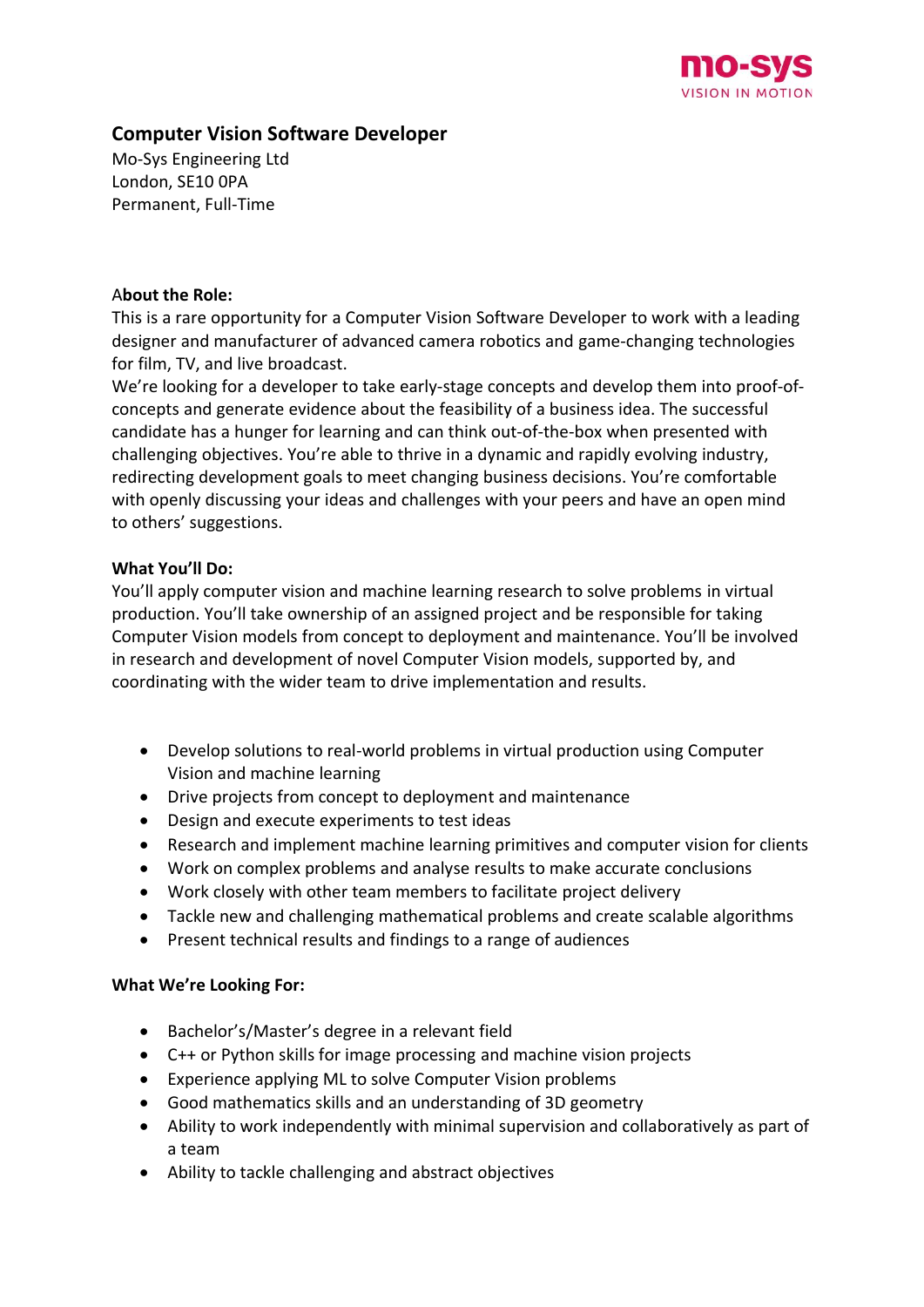

- Good communication skills
- Ability to cope with changing priorities and objectives
- Logical thinking, clear reasoning and attention to detail

#### **Nice to have skills:**

- Familiarity with camera models and knowledge around distortion, intrinsic and extrinsic parameters.
- Practice in Agile development
- Familiarity with OpenCV library
- Familiarity with CMake
- Familiarity with Unreal Engine

### **Benefits & Perks:**

- Flexible working hours
- Casual office environment
- Private health insurance
- Group life insurance
- Subsidised healthy lunch
- Discretionary annual bonus
- Summer BBQs and social events

#### **About Us:**

Mo-Sys is an innovative designer and manufacturer of advanced camera robotics and virtual technologies for the high-end film and broadcast industry. Our product range spans remote heads and motion control, broadcast robotics, mechanical and optical camera tracking for AR and VR, and on-set visualization.

We ship to broadcasters in 40+ countries to a customer base including BBC, Fox, CNN, ESPN and Sky. Mo-Sys remote heads and robotics are used on many Hollywood blockbusters including Life of Pi, Birdman, Shape of Water, Tron, Source Code and Adjustment Bureau. We have also delivered boundary-pushing technology projects in close collaboration with clients like Red Bull Air Race and the film Gravity.

We pride ourselves on having endless creativity, a "can do" attitude and a friendly family feel to the company. We're looking for people who want to make a difference and have a hardworking and collaborative attitude.

The above list of job duties is not exclusive or exhaustive and the post holder will be required to undertake such tasks as may reasonably be expected within the scope and grading of the post. Job descriptions should be regularly reviewed to ensure they are an accurate representation of the post. (24/03/2022).